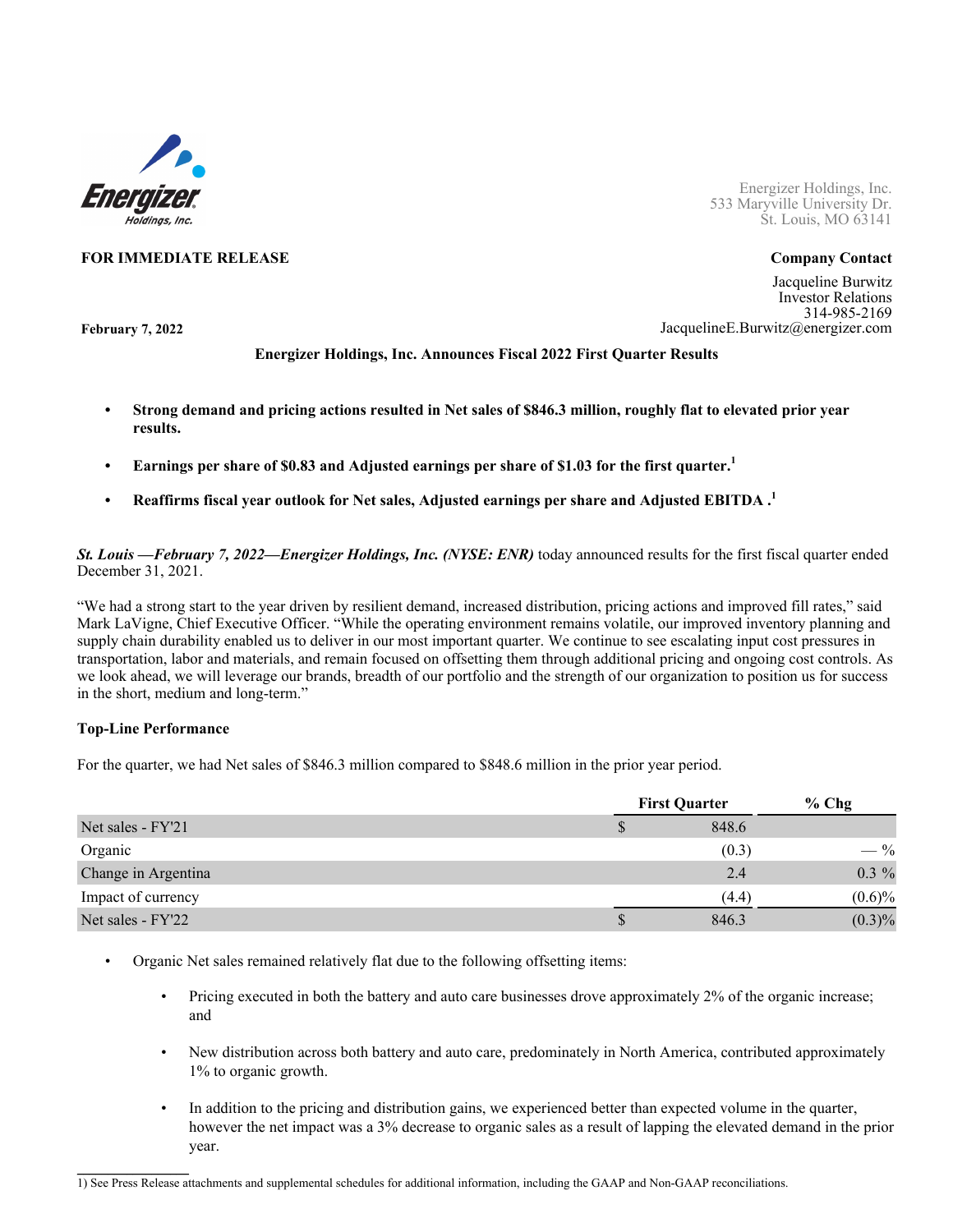## **Gross Margin**

Gross margin percentage on a reported basis was 36.8% versus 39.8% in the prior year. Excluding the current and prior year costs related to acquisition and integration, adjusted gross margin was 37.5%, down 320 basis points from the prior year, and down 20 basis points from the fourth quarter of fiscal 2021.

|                                                | <b>First Quarter</b> |
|------------------------------------------------|----------------------|
| Adjusted gross margin - FY'21 <sup>(1)</sup>   | 40.7 $%$             |
| Product cost impacts                           | $(7.0)\%$            |
| Pricing                                        | 1.3 $%$              |
| Reduction of FY21 COVID-19 cost impact         | 1.4 $%$              |
| Synergy realization                            | $0.7 \%$             |
| Currency impact and other                      | $0.4\%$              |
| Adjusted gross margin - $FY'22$ <sup>(1)</sup> | 37.5 %               |

The Gross margin decrease was largely driven by a continuation of higher operating costs, including transportation, material and labor, consistent with ongoing inflationary trends. Partially offsetting these margin impacts was the elimination of prior year COVID-19 costs, the positive impact of executed price increases in battery and auto, synergies of approximately \$6 million and favorable currency exchange rates.

#### **Selling, General and Administrative Expense (SG&A)**

SG&A, excluding acquisition and integration costs, for the first quarter was 13.2% of Net sales, or \$111.6 million, compared to 13.4%, or \$113.7 million in the prior year. While the percentage to Net sales remained roughly flat, the absolute dollar decrease was primarily driven by a reduction in compensation costs year over year, partially offset by increased travel and higher IT spending related to our digital transformation.**(1)**

## **Advertising and Promotion Expense (A&P)**

A&P was 6.1% of net sales for the first fiscal quarter, compared to 5.8% in the prior year or a \$2.1 million increase due to timing of planned current year spend.

| <b>Earnings Per Share and Adjusted EBITDA</b>                 | <b>First Quarter</b> |       |               |      |
|---------------------------------------------------------------|----------------------|-------|---------------|------|
| (In millions, except per share data)                          |                      | 2022  |               | 2021 |
| Net earnings                                                  |                      | 60.0  | S.            | 67.1 |
| Diluted net earnings per common share                         | S                    | 0.83  |               | 0.91 |
|                                                               |                      |       |               |      |
| Adjusted net earnings <sup>(1)</sup>                          | S                    | 73.8  |               | 86.2 |
| Adjusted diluted net earnings per common share <sup>(1)</sup> |                      | 1.03  | <sup>\$</sup> | 1.17 |
| Adjusted $EBITDA(1)$                                          |                      | 161.8 |               | 1924 |

The changes in Adjusted EBITDA and Adjusted diluted net earnings per common share for the quarter reflect higher input costs which compressed the current period gross margin and slightly higher A&P partially offset by synergy realization and lower SG&A spending. Adjusted earnings per share was also impacted by the reduction of interest expense from the debt refinancing activity in fiscal 2021.

#### **Continued Return of Capital**

- Dividend payments in the quarter of approximately \$20.5 million, or \$0.30 per common share, and \$4.0 million, or \$1.875 per share of mandatory convertible preferred stock. Subsequent to the quarter, the mandatory convertible preferred stock automatically converted to approximately 4,700,000 shares of common stock.
- The Company completed the previously announced \$75.0 million accelerated share repurchase (ASR) program in the first quarter of fiscal 2022. Through the program, the Company was able to repurchase approximately 1,958,000 shares at an average price of \$38.30 per share during the fourth quarter of fiscal 2021 and the first quarter of fiscal 2022.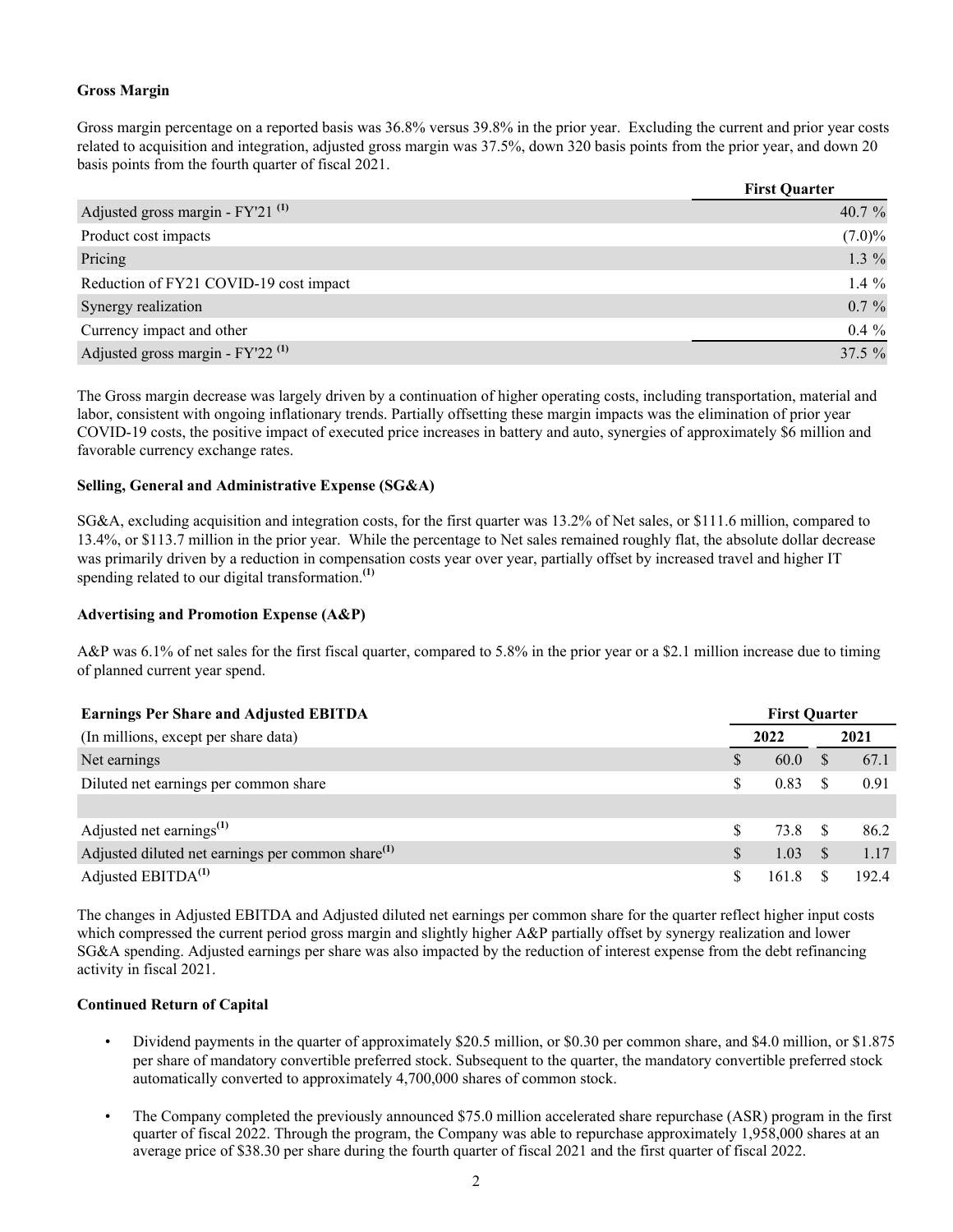#### **Financial Outlook and Assumptions for Fiscal Year 2022(1)**

We are maintaining our previously communicated full year outlook ranges for Net sales of roughly flat. Adjusted earnings per share of \$3.00 to \$3.30 and Adjusted EBITDA of \$560 million to \$590 million. The current operating environment remains very volatile and we will remain focused on offsetting headwinds through additional pricing and cost reduction opportunities as we continue throughout fiscal 2022.

#### **Webcast Information**

In conjunction with this announcement, the Company will hold an investor conference call beginning at 10:00 a.m. Eastern Time today. The call will focus on first fiscal quarter earnings and recent trends in the business. All interested parties may access a live webcast of this conference call at www.energizerholdings.com, under "Investors" and "Events and Presentations" tabs or by using the following link:

https://www.webcaster4.com/Webcast/Page/1192/43817

For those unable to participate during the live webcast, a replay will be available on www.energizerholdings.com, under "Investors," "Events and Presentations," and "Past Events" tabs.

# # #

This document contains both historical and forward-looking statements. Forward-looking statements are not based on historical facts but instead reflect our expectations, estimates or projections concerning future results or events, including, without limitation, the future sales, gross margins, costs, earnings, cash flows, tax rates and performance of the Company, as well as the Company's entrance into an accelerated share repurchase program. These statements generally can be identified by the use of forward-looking words or phrases such as "believe," "expect," "expectation," "anticipate," "may," "could," "intend," "belief," "estimate," "plan," "target," "predict," "likely," "should," "forecast," "outlook," or other similar words or phrases. These statements are not guarantees of performance and are inherently subject to known and unknown risks, uncertainties and assumptions that are difficult to predict and could cause our actual results to differ materially from those indicated by those statements. We cannot assure you that any of our expectations, estimates or projections will be achieved. The forward-looking statements included in this document are only made as of the date of this document and we disclaim any obligation to publicly update any forward-looking statement to reflect subsequent events or circumstances. Numerous factors could cause our actual results and events to differ materially from those expressed or implied by forward-looking statements, including, without limitation:

- Global economic and financial market conditions, including the conditions resulting from the ongoing COVID-19 pandemic, and actions taken by our customers, suppliers, other business partners and governments in markets in which we compete might materially and negatively impact us.
- Competition in our product categories might hinder our ability to execute our business strategy, achieve profitability, or maintain relationships with existing customers.
- Changes in the retail environment and consumer preferences could adversely affect our business, financial condition and results of operations.
- We must successfully manage the demand, supply, and operational challenges brought about by the COVID-19 pandemic and any other disease outbreak, including epidemics, pandemics, or similar widespread public health concerns.
- Loss or impairment of the reputation of our Company or our leading brands or failure of our marketing plans could have an adverse effect on our business.
- Loss of any of our principal customers could significantly decrease our sales and profitability.
- Our ability to meet our growth targets depends on successful product, marketing and operations innovation and successful responses to competitive innovation and changing consumer habits.
- We are subject to risks related to our international operations, including currency fluctuations, which could adversely affect our results of operations.
- If we fail to protect our intellectual property rights, competitors may manufacture and market similar products, which could adversely affect our market share and results of operations.
- Our reliance on certain significant suppliers subjects us to numerous risks, including possible interruptions in supply, which could adversely affect our business.
- Our business is vulnerable to the availability of raw materials, our ability to forecast customer demand and our ability to manage production capacity.
- Changes in production costs, including raw material prices, freight and labor, could erode our profit margins and negatively impact operating results, and reactions to our pricing actions.
- The manufacturing facilities, supply channels or other business operations of the Company and our suppliers may be subject to disruption from events beyond our control.
- We may be unable to generate anticipated cost savings (including from our restructuring programs), successfully implement our strategies, or efficiently manage our supply chain and manufacturing processes, and our profitability and cash flow could suffer as a result.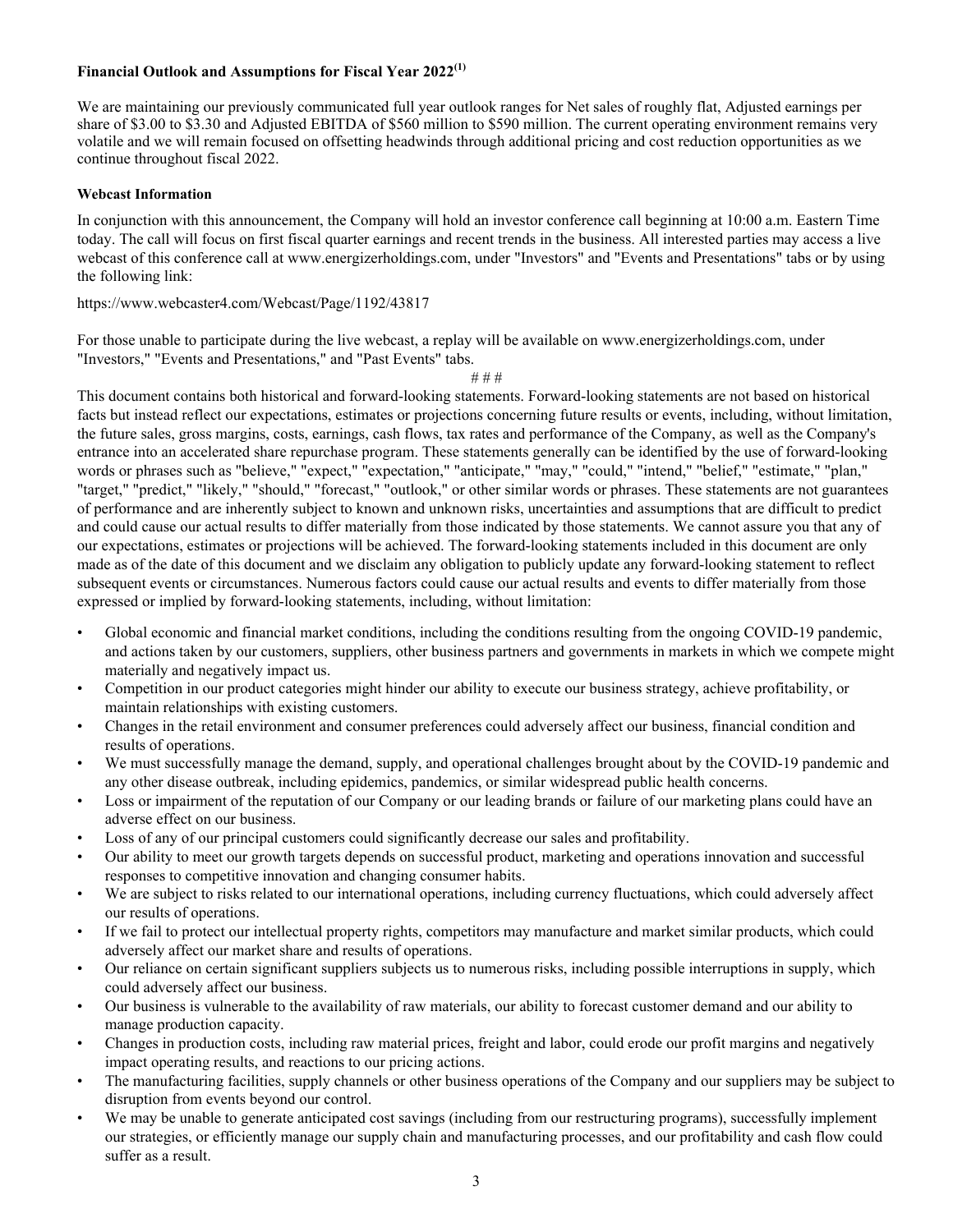- Sales of certain of our products are seasonal and adverse weather conditions during our peak selling seasons for certain auto care products could have a material adverse effect.
- A failure of a key information technology system could adversely impact our ability to conduct business.
- We rely significantly on information technology and any inadequacy, interruption, theft or loss of data, malicious attack, integration failure, failure to maintain the security, confidentiality or privacy of sensitive data residing on our systems or other security failure of that technology could harm our ability to effectively operate our business and damage the reputation of our brands.
- We have significant debt obligations that could adversely affect our business and our ability to meet our obligations.
- We may experience losses or be subject to increased funding and expenses related to our pension plans.
- The estimates and assumptions on which our financial projections are based may prove to be inaccurate, which may cause our actual results to materially differ from our projections, which may adversely affect our future profitability, cash flows and stock price.
- If we pursue strategic acquisitions, divestitures or joint ventures, we might experience operating difficulties, dilution, and other consequences that may harm our business, financial condition, and operating results, and we may not be able to successfully consummate favorable transactions or successfully integrate acquired businesses.
- The 2019 auto care and battery acquisitions may have liabilities that are not known to us and the acquisition agreements may not provide us with sufficient indemnification with respect to such liabilities.
- Our business involves the potential for claims of product liability, labeling claims, commercial claims and other legal claims against us, which could affect our results of operations and financial condition and result in product recalls or withdrawals.
- Our business is subject to increasing regulation in the U.S. and abroad, the uncertainty and cost of future compliance and consequence of non-compliance with which may have a material adverse effect on our business.
- Increased focus by governmental and non-governmental organizations, customers, consumers and shareholders on sustainability issues, including those related to climate change, may have an adverse effect on our business, financial condition and results of operations and damage our reputation.
- We are subject to environmental laws and regulations that may expose us to significant liabilities and have a material adverse effect on our results of operations and financial condition.
- We cannot guarantee that any share repurchase program will be fully consummated or that any share repurchase program will enhance long-term stockholder value, and share repurchases could increase the volatility of the price of our stock and diminish our cash reserves.

In addition, other risks and uncertainties not presently known to us or that we consider immaterial could affect the accuracy of any such forward-looking statements. The list of factors above is illustrative, but by no means exhaustive. All forward-looking statements should be evaluated with the understanding of their inherent uncertainty. Additional risks and uncertainties include those detailed from time to time in our publicly filed documents, including those described under the heading "Risk Factors" in our Form 10-K filed with the Securities and Exchange Commission on November 16, 2021.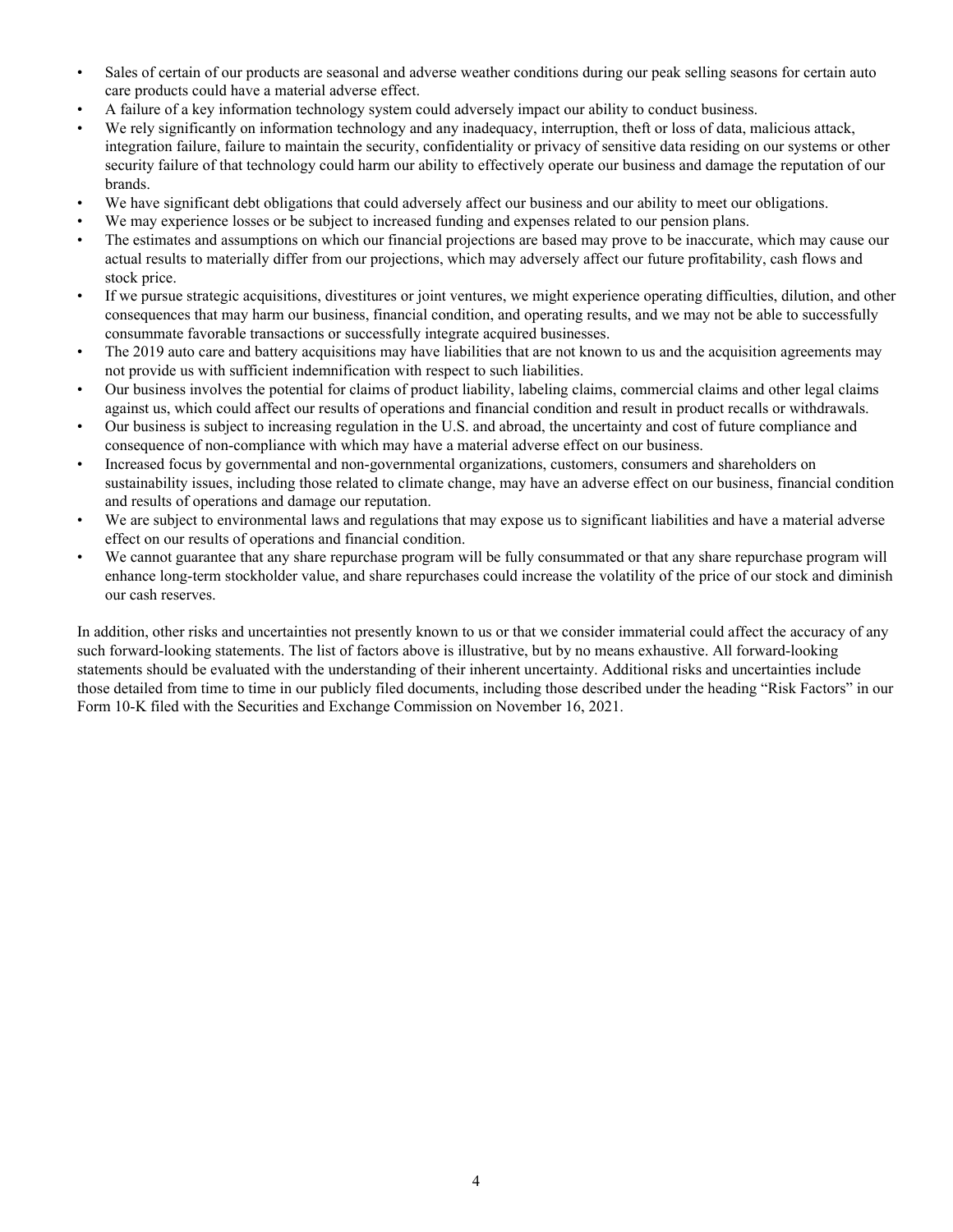# **ENERGIZER HOLDINGS, INC. CONSOLIDATED STATEMENT OF EARNINGS (Condensed) (In millions, except per share data - Unaudited)**

|                                                       |              | <b>For the Quarter Ended</b><br>December 31, |       |  |
|-------------------------------------------------------|--------------|----------------------------------------------|-------|--|
|                                                       | 2021         |                                              | 2020  |  |
| Net sales                                             | $\mathbb{S}$ | 846.3<br>$\mathcal{S}$                       | 848.6 |  |
| Cost of products sold (1)                             |              | 534.7                                        | 510.7 |  |
| Gross profit                                          |              | 311.6                                        | 337.9 |  |
| Selling, general and administrative expense (1)       |              | 122.1                                        | 124.1 |  |
| Advertising and sales promotion expense               |              | 51.7                                         | 49.6  |  |
| Research and development expense (1)                  |              | 8.9                                          | 7.6   |  |
| Amortization of intangible assets                     |              | 15.2                                         | 15.5  |  |
| Interest expense                                      |              | 37.0                                         | 47.3  |  |
| Loss on extinguishment of debt (2)                    |              |                                              | 5.7   |  |
| Other items, net $(1)$                                |              | 0.2                                          | 0.8   |  |
| Earnings before income taxes                          |              | 76.5                                         | 87.3  |  |
| Income tax provision                                  |              | 16.5                                         | 20.2  |  |
| Net earnings                                          |              | 60.0                                         | 67.1  |  |
| Mandatory preferred stock dividends                   |              | (4.0)                                        | (4.0) |  |
| Net earnings attributable to common shareholders      | $\mathbb{S}$ | 56.0<br><sup>S</sup>                         | 63.1  |  |
|                                                       |              |                                              |       |  |
| Basic net earnings per common share                   | \$           | 0.84<br>$\mathcal{S}$                        | 0.92  |  |
| Diluted net earnings per common share (3)             | \$           | \$<br>0.83                                   | 0.91  |  |
|                                                       |              |                                              |       |  |
| Weighted average shares of common stock - Basic       |              | 66.8                                         | 68.5  |  |
| Weighted average shares of common stock - Diluted (3) |              | 67.1                                         | 73.5  |  |

(1) See the attached Supplemental Schedules - Non-GAAP Reconciliations, which break out the Acquisition and integration related costs included within these lines.

- (2) The Loss on the extinguishment of debt for the quarter ended December 31, 2020 related to the write off of deferred financing fees from the term loan refinancing in December 2020.
- (3) For the quarter ended December 31, 2020, the diluted net earnings per common share is assuming the conversion of the mandatory convertible preferred stock to 4.7 million of common stock, and excluding the mandatory preferred stock dividends from net earnings. For the quarter ended December 31, 2021, the conversion is not dilutive and the mandatory preferred stock dividends are included in the dilution calculation.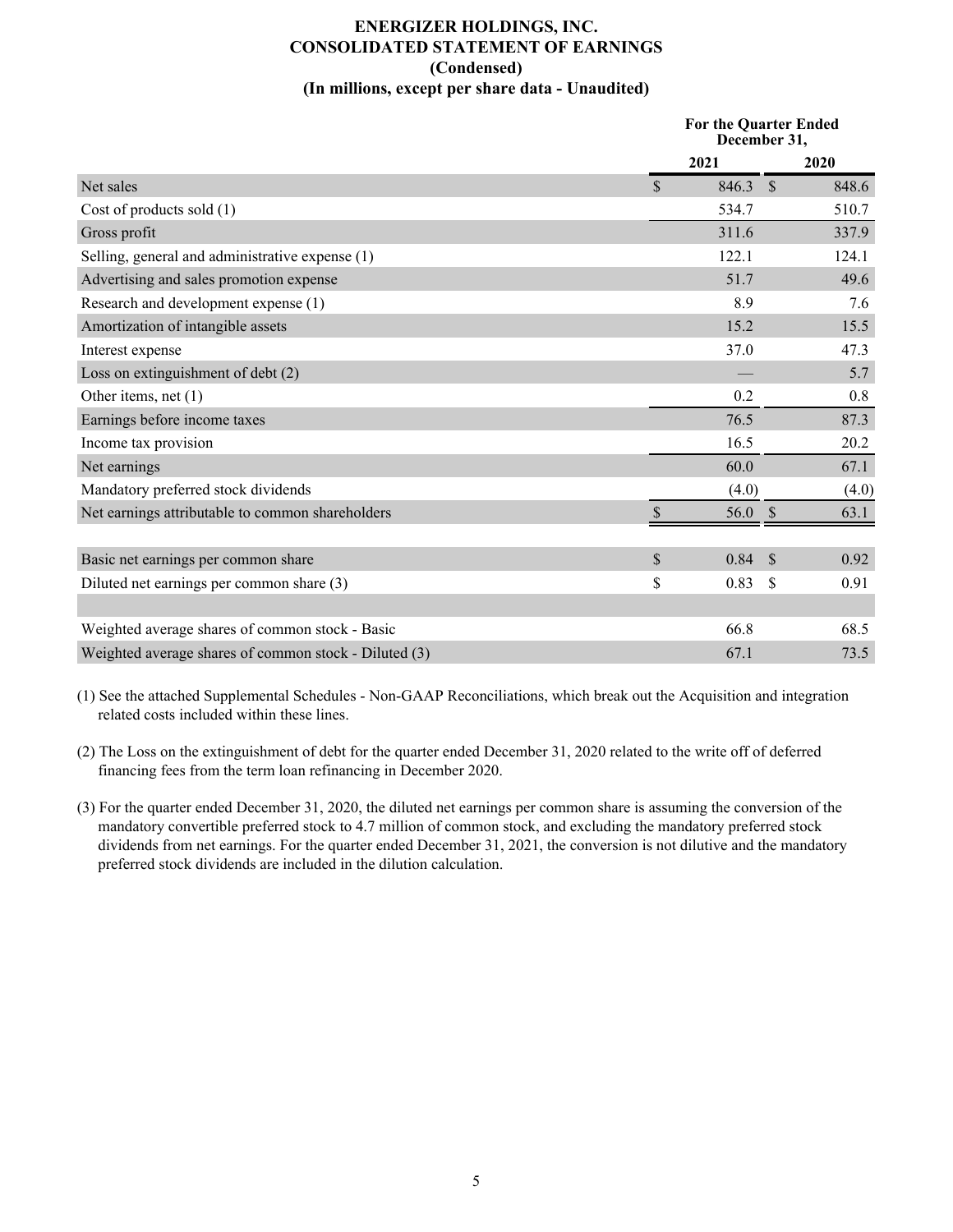# **ENERGIZER HOLDINGS, INC. CONSOLIDATED BALANCE SHEETS (Condensed) (In millions - Unaudited)**

| <b>Assets</b>                               |               | December 31,<br>2021 | September 30,<br>2021 |         |
|---------------------------------------------|---------------|----------------------|-----------------------|---------|
| Current assets                              |               |                      |                       |         |
| Cash and cash equivalents                   | \$            | 221.2                | S                     | 238.9   |
| Trade receivables                           |               | 370.3                |                       | 292.9   |
| Inventories                                 |               | 755.9                |                       | 728.3   |
| Other current assets                        |               | 202.9                |                       | 179.4   |
| Total current assets                        | \$            | 1,550.3              | $\mathsf{\$}$         | 1,439.5 |
| Property, plant and equipment, net          |               | 381.9                |                       | 382.9   |
| Operating lease assets                      |               | 109.3                |                       | 112.3   |
| Goodwill                                    |               | 1,053.3              |                       | 1,053.8 |
| Other intangible assets, net                |               | 1,856.2              |                       | 1,871.3 |
| Deferred tax asset                          |               | 23.5                 |                       | 21.7    |
| Other assets                                |               | 135.4                |                       | 126.0   |
| Total assets                                | $\mathbb{S}$  | 5,109.9              | $\mathcal{S}$         | 5,007.5 |
|                                             |               |                      |                       |         |
| <b>Liabilities and Shareholders' Equity</b> |               |                      |                       |         |
| <b>Current liabilities</b>                  |               |                      |                       |         |
| Current maturities of long-term debt        | $\mathbb{S}$  | 12.0                 | $\mathcal{S}$         | 12.0    |
| Current portion of capital leases           |               | 2.2                  |                       | 2.3     |
| Notes payable                               |               | 183.4                |                       | 105.0   |
| Accounts payable                            |               | 420.0                |                       | 454.8   |
| Current operating lease liabilities         |               | 15.3                 |                       | 15.5    |
| Other current liabilities                   |               | 382.6                |                       | 356.8   |
| Total current liabilities                   | $\mathsf{\$}$ | 1,015.5              | $\mathcal{S}$         | 946.4   |
| Long-term debt                              |               | 3,318.3              |                       | 3,333.4 |
| Operating lease liabilities                 |               | 99.3                 |                       | 102.3   |
| Deferred tax liability                      |               | 93.8                 |                       | 91.3    |
| Other liabilities                           |               | 173.6                |                       | 178.4   |
| <b>Total liabilities</b>                    | \$            | 4,700.5              | \$                    | 4,651.8 |
| Shareholders' equity                        |               |                      |                       |         |
| Common stock                                |               | 0.7                  |                       | 0.7     |
| Mandatory convertible preferred stock       |               |                      |                       |         |
| Additional paid-in capital                  |               | 840.0                |                       | 832.0   |
| Retained earnings                           |               | 30.9                 |                       | (5.0)   |
| Treasury stock                              |               | (250.5)              |                       | (241.6) |
| Accumulated other comprehensive loss        |               | (211.7)              |                       | (230.4) |
| Total shareholders' equity                  | \$            | 409.4                | $\mathcal{S}$         | 355.7   |
| Total liabilities and shareholders' equity  | $\mathbb S$   | 5,109.9              | $\mathcal{S}$         | 5,007.5 |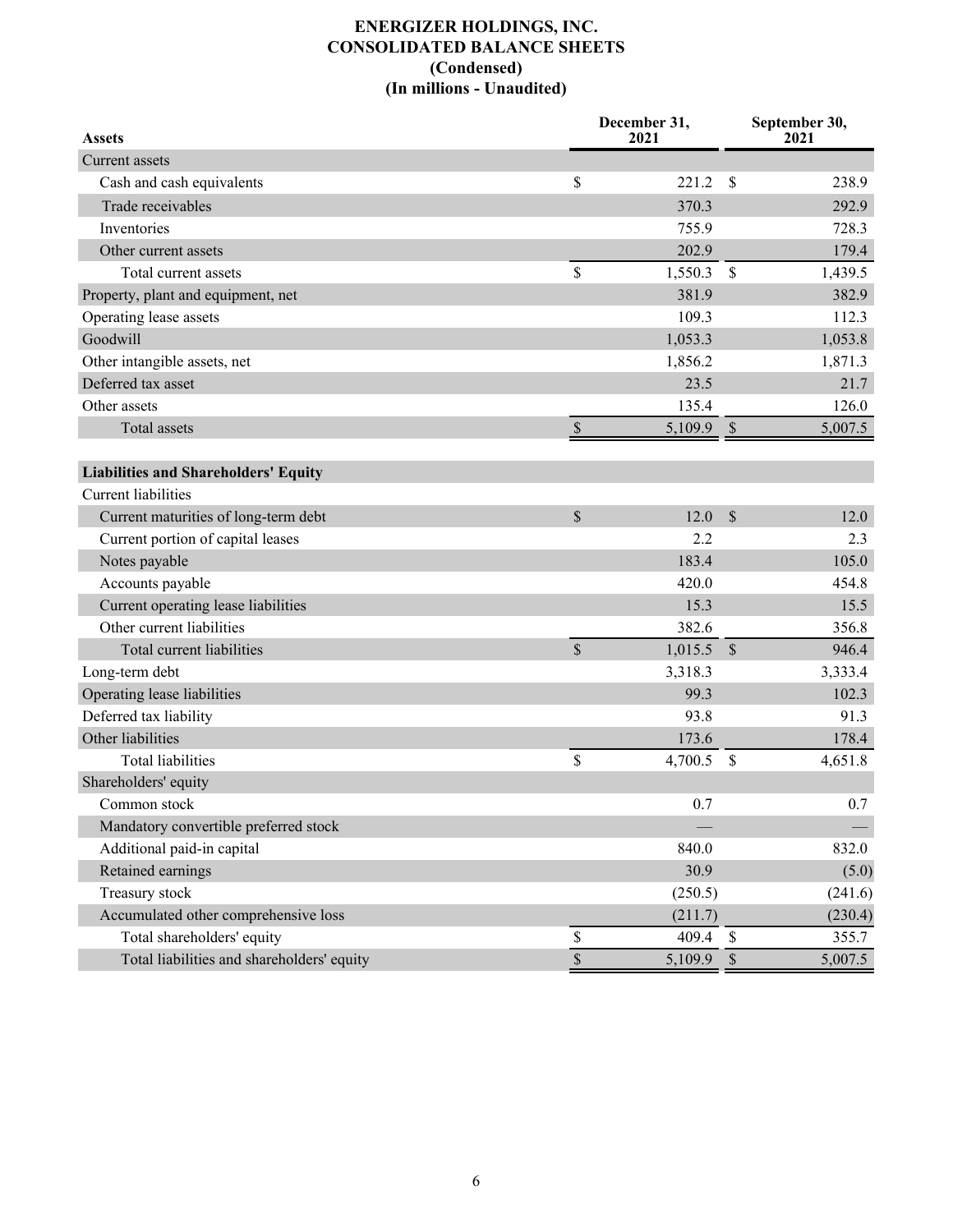## **ENERGIZER HOLDINGS, INC. CONSOLIDATED STATEMENTS OF CASH FLOWS (Condensed) (In millions - Unaudited)**

|                                                                                   | For the Three Months Ended<br>December 31, |         |    |           |
|-----------------------------------------------------------------------------------|--------------------------------------------|---------|----|-----------|
|                                                                                   |                                            | 2021    |    | 2020      |
| Cash Flow from Operating Activities                                               |                                            |         |    |           |
| Net earnings                                                                      | \$                                         | 60.0    | \$ | 67.1      |
| Non-cash integration and restructuring charges                                    |                                            | 3.0     |    | 1.9       |
| Depreciation and amortization                                                     |                                            | 29.4    |    | 29.8      |
| Deferred income taxes                                                             |                                            |         |    | 7.7       |
| Share-based compensation expense                                                  |                                            | 1.3     |    | 4.0       |
| Loss on extinguishment of debt                                                    |                                            |         |    | 5.7       |
| Non-cash items included in income, net                                            |                                            | 5.5     |    | 5.6       |
| Other, net                                                                        |                                            | (0.3)   |    | (0.7)     |
| Changes in current assets and liabilities used in operations                      |                                            | (153.5) |    | (44.8)    |
| Net cash (used by)/from operating activities                                      |                                            | (54.6)  |    | 76.3      |
| Cash Flow from Investing Activities                                               |                                            |         |    |           |
| Capital expenditures                                                              |                                            | (24.4)  |    | (8.4)     |
| Acquisitions, net of cash acquired and working capital settlements                |                                            | 0.4     |    | (66.4)    |
| Net cash used by investing activities                                             |                                            | (24.0)  |    | (74.8)    |
| Cash Flow from Financing Activities                                               |                                            |         |    |           |
| Cash proceeds from issuance of debt with original maturities greater than 90 days |                                            |         |    | 550.0     |
| Payments on debt with maturities greater than 90 days                             |                                            | (3.6)   |    | (1,383.3) |
| Net increase in debt with original maturities of 90 days or less                  |                                            | 94.2    |    | 1.2       |
| Premiums paid on extinguishment of debt                                           |                                            |         |    | (55.9)    |
| Debt issuance costs                                                               |                                            | (2.5)   |    | (12.5)    |
| Dividends paid on common stock                                                    |                                            | (20.5)  |    | (22.7)    |
| Dividends paid on mandatory convertible preferred stock                           |                                            | (4.0)   |    | (4.0)     |
| Common stock purchased                                                            |                                            |         |    | (21.3)    |
| Taxes paid for withheld share-based payments                                      |                                            | (2.2)   |    | (6.7)     |
| Net cash from/(used by) financing activities                                      |                                            | 61.4    |    | (955.2)   |
| Effect of exchange rate changes on cash                                           |                                            | (0.5)   |    | 9.5       |
| Net decrease in cash, cash equivalents, and restricted cash                       |                                            | (17.7)  |    | (944.2)   |
| Cash, cash equivalents, and restricted cash, beginning of period                  |                                            | 238.9   |    | 1,249.8   |
| Cash, cash equivalents, and restricted cash, end of period                        | \$                                         | 221.2   | \$ | 305.6     |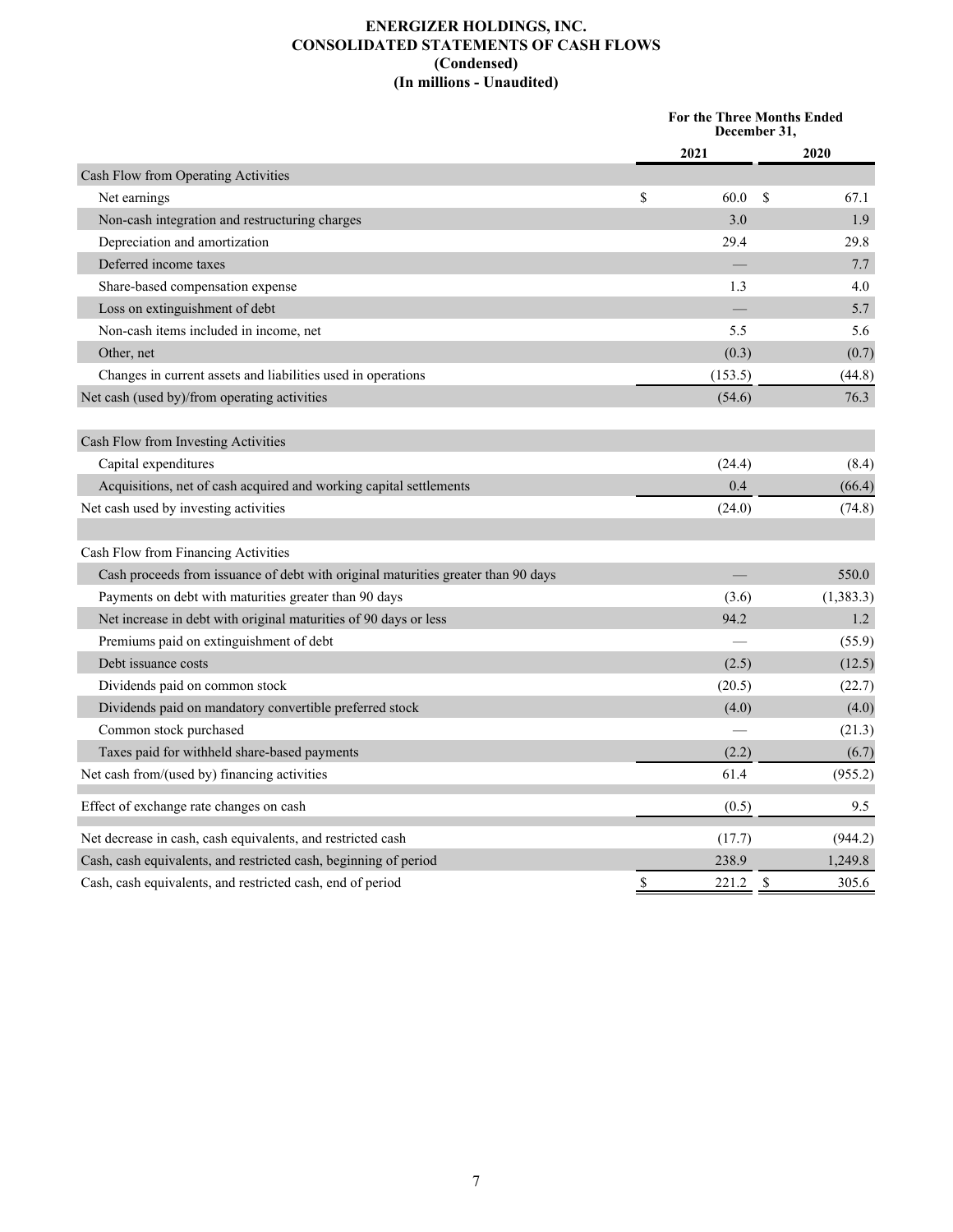# **ENERGIZER HOLDINGS, INC. Reconciliation of GAAP and Non-GAAP Measures For the Quarter Ended December 31, 2021**

The Company reports its financial results in accordance with accounting principles generally accepted in the U.S. ("GAAP"). However, management believes that certain non-GAAP financial measures provide users with additional meaningful comparisons to the corresponding historical or future period. These non-GAAP financial measures exclude items that are not reflective of the Company's on-going operating performance, such as acquisition and integration costs, an acquisition earn out and the loss on extinguishment of debt. In addition, these measures help investors to analyze year over year comparability when excluding currency fluctuations as well as other Company initiatives that are not on-going. We believe these non-GAAP financial measures are an enhancement to assist investors in understanding our business and in performing analysis consistent with financial models developed by research analysts. Investors should consider non-GAAP measures in addition to, not as a substitute for, or superior to, the comparable GAAP measures. In addition, these non-GAAP measures may not be the same as similar measures used by other companies due to possible differences in methods and in the items being adjusted.

We provide the following non-GAAP measures and calculations, as well as the corresponding reconciliation to the closest GAAP measure in the following supplemental schedules:

**Segment Profit.** This amount represents the operations of our two reportable segments including allocations for shared support functions. General corporate and other expenses, amortization expense, interest expense, loss on extinguishment of debt, other items, net, the charges related to acquisition and integration costs, including restructuring charges, and an acquisition earn out have all been excluded from segment profit.

**Adjusted Net Earnings and Adjusted Diluted Net Earnings Per Common Share (EPS).** These measures exclude the impact of the costs related to acquisition and integration, an acquisition earn out and the loss on extinguishment of debt.

**Non-GAAP Tax Rate**. This is the tax rate when excluding the pre-tax impact of acquisition and integration costs, an acquisition earn out and the loss on extinguishment of debt, as well as the related tax impact for these items, calculated utilizing the statutory rate for where the impact was incurred.

**Organic.** This is the non-GAAP financial measurement of the change in revenue or segment profit that excludes or otherwise adjusts for the change in Argentina operations and impact of currency from the changes in foreign currency exchange rates as defined below:

**Change in Argentina Operations.** The Company is presenting separately all changes in sales and segment profit from our Argentina affiliate due to the designation of the economy as highly inflationary as of July 1, 2018.

**Impact of currency**. The Company evaluates the operating performance of our Company on a currency neutral basis. The impact of currency is the difference between the value of current year foreign operations at the current period ending USD exchange rate, compared to the value of the current year foreign operations at the prior period ending USD exchange rate, as well as the impact of hedging on the currency fluctuation.

**Adjusted Comparisons.** Detail for adjusted gross profit, adjusted gross margin, adjusted SG&A, adjusted SG&A as percent of sales and adjusted Other items, net are also supplemental non-GAAP measure disclosures. These measures exclude the impact of costs related to acquisition and integration and an acquisition earn out.

**EBITDA and Adjusted EBITDA. EBITDA** is defined as net earnings before income tax provision, interest, loss on extinguishment of debt and depreciation and amortization. **Adjusted EBITDA** further excludes the impact of the costs related to acquisition and integration, acquisition earn out and share-based payments.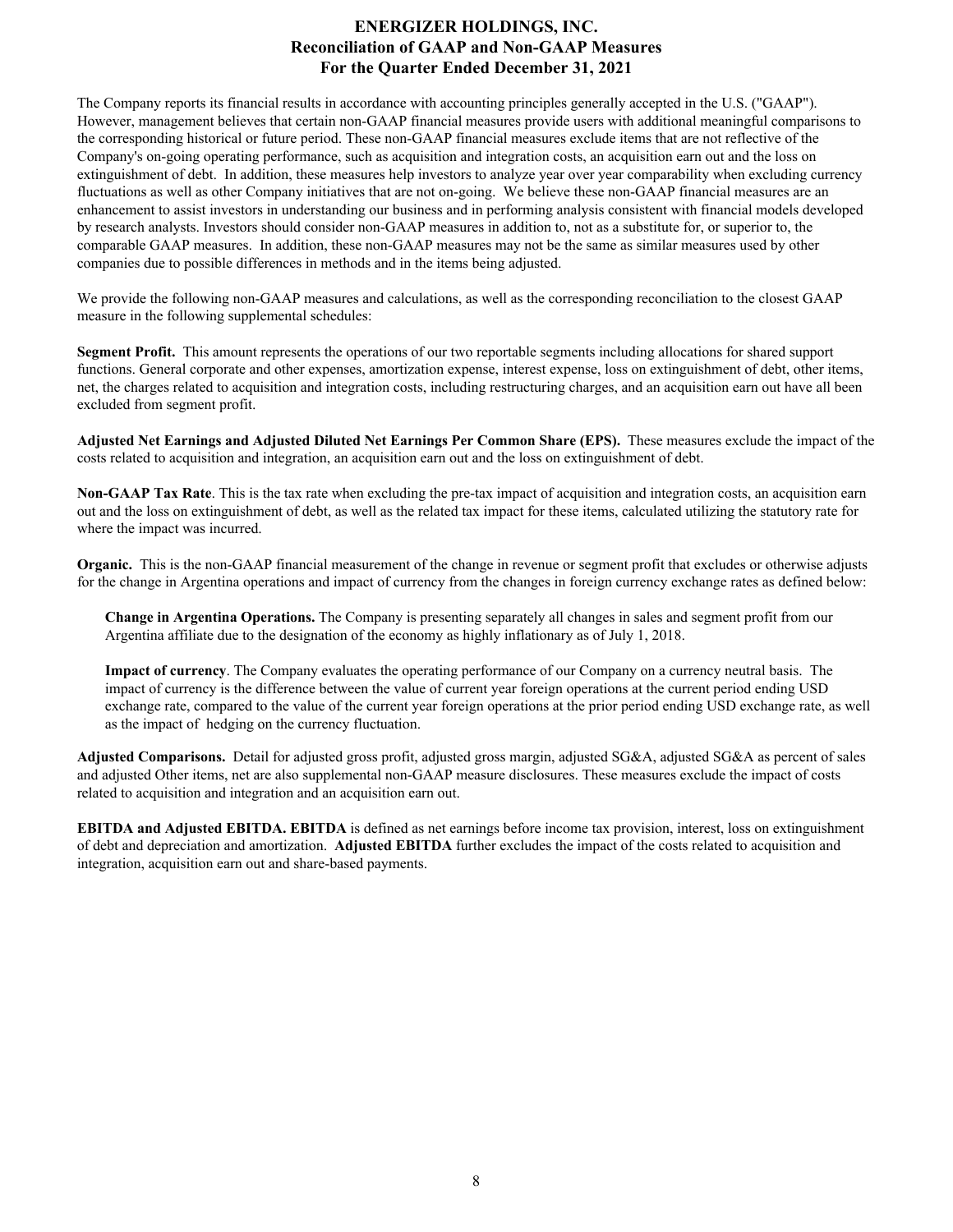## **Energizer Holdings, Inc. Supplemental Schedules - Segment Information and Supplemental Sales Data For the Quarter Ended December 31, 2021 (In millions - Unaudited)**

As of October 1, 2021, the Company has changed its reportable segments from two geographical segments, previously Americas and International, to two product groupings, Battery & Lights and Auto Care. This change came with the completion of the Spectrum Holdings, Inc. Battery and Auto Care Acquisition integrations in the first fiscal quarter of 2022. The Company changed its reporting structure to better reflect what the chief operating decision maker is reviewing to make organizational decisions and resource allocations. The Company has recast the information for the quarters ended December 31, 2020 to align with this presentation

Energizer's operating model includes a combination of standalone and shared business functions between the product segments, varying by country and region of the world. Shared functions include the sales and marketing functions, as well as human resources, IT and finance shared service costs. Energizer applies a fully allocated cost basis, in which shared business functions are allocated between segments. Such allocations are estimates, and do not represent the costs of such services if performed on a standalone basis. Segment sales and profitability, as well as the reconciliation to earnings before income taxes for the quarters ended December 31, 2021 and 2020, respectively, are presented below:

|                                          |             | <b>Quarters Ended December 31,</b> |              |        |  |
|------------------------------------------|-------------|------------------------------------|--------------|--------|--|
|                                          |             | 2021                               |              | 2020   |  |
| <b>Net Sales</b>                         |             |                                    |              |        |  |
| Batteries & Lights                       | \$          | 740.2                              | - S          | 743.9  |  |
| Auto Care                                |             | 106.1                              |              | 104.7  |  |
| <b>Total net sales</b>                   | \$          | 846.3                              | $\mathbf{s}$ | 848.6  |  |
| <b>Segment Profit</b>                    |             |                                    |              |        |  |
| Batteries & Lights                       |             | 168.4                              |              | 180.5  |  |
| Auto Care                                |             | (0.2)                              |              | 18.3   |  |
| <b>Total segment profit</b>              | $\mathbf S$ | 168.2                              | <b>S</b>     | 198.8  |  |
| General corporate and other expenses (1) |             | (21.7)                             |              | (24.0) |  |
| Amortization of intangible assets        |             | (15.2)                             |              | (15.5) |  |
| Acquisition and integration costs (2)    |             | (16.5)                             |              | (18.3) |  |
| Acquisition earn out (3)                 |             | (1.1)                              |              |        |  |
| Loss on extinguishment of debt           |             |                                    |              | (5.7)  |  |
| Interest expense                         |             | (37.0)                             |              | (47.3) |  |
| Other items, net - Adjusted (4)          |             | (0.2)                              |              | (0.7)  |  |
| Total earnings before income taxes       |             | 76.5                               |              | 87.3   |  |

(1) Recorded in SG&A on the Consolidated (Condensed) Statement of Earnings.

(2) See the Supplemental Schedules - Non-GAAP Reconciliations for the line items where these charges are recorded in the Consolidated (Condensed) Statement of Earnings.

(3) This represents the earn out achieved through December 31, 2021 under the incentive agreements entered into with the fiscal 2021 acquisition of a formulations company, and is recorded in SG&A on the Consolidated (Condensed) Statement of Earnings.

(4) See the Supplemental Non-GAAP reconciliation for the Other items, net reconciliation between the reported and adjusted balances.

Supplemental segment information is presented below for depreciation and amortization:

| <b>Quarters Ended December 31,</b> |      |      |                                      |  |
|------------------------------------|------|------|--------------------------------------|--|
|                                    |      |      | 2020                                 |  |
|                                    |      |      | 12.0                                 |  |
|                                    | 2.0  |      |                                      |  |
|                                    |      |      | 14.3                                 |  |
|                                    | 15.2 |      | 15.5                                 |  |
|                                    | 294  |      | 29.8                                 |  |
|                                    |      | 2021 | 12.2 <sup>5</sup><br>$14.2 \quad$ \$ |  |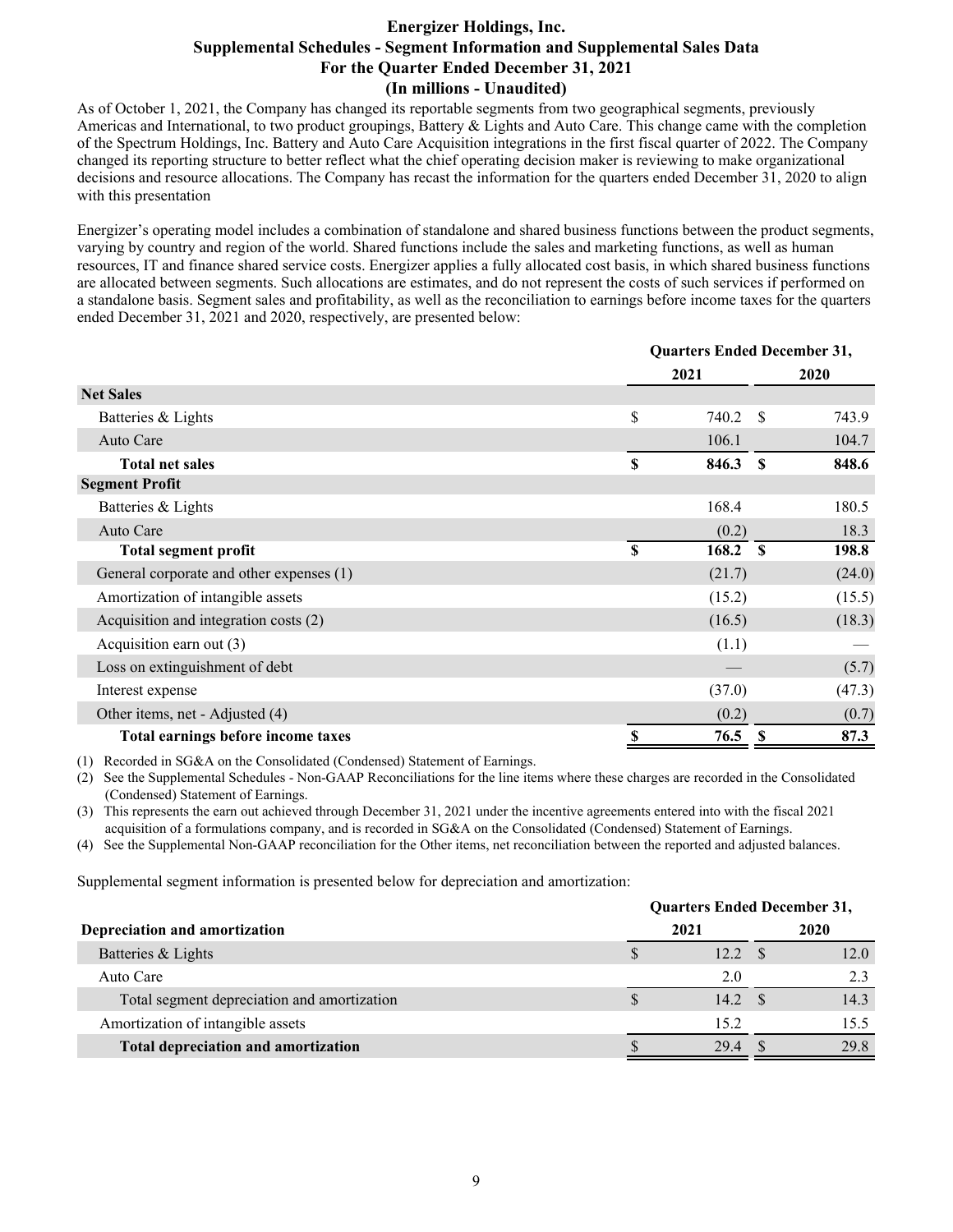# **Energizer Holdings, Inc. Supplemental Schedules - GAAP EPS to Adjusted EPS Reconciliation For the Quarter Ended December 31, 2021 (In millions, except for per share data- Unaudited)**

The following tables provide a reconciliation of Net earnings and Diluted net earnings per common share to Adjusted net earnings and Adjusted diluted net earnings per share, which are non-GAAP measures.

|                                                                | For the Quarters Ended December 31, |       |               |       |
|----------------------------------------------------------------|-------------------------------------|-------|---------------|-------|
|                                                                |                                     | 2021  |               | 2020  |
| Net earnings attributable to common shareholders               | $\mathcal{S}$                       | 56.0  | $\mathcal{S}$ | 63.1  |
| Mandatory preferred stock dividends                            |                                     | (4.0) |               | (4.0) |
| Net earnings                                                   |                                     | 60.0  |               | 67.1  |
| Pre-tax adjustments                                            |                                     |       |               |       |
| Acquisition and integration (1)                                |                                     | 16.5  |               | 18.3  |
| Acquisition earn out                                           |                                     | 1.1   |               |       |
| Loss on extinguishment of debt                                 |                                     |       |               | 5.7   |
| Total adjustments, pre-tax                                     | \$                                  | 17.6  | $\mathcal{S}$ | 24.0  |
| After tax adjustments                                          |                                     |       |               |       |
| Acquisition and integration                                    |                                     | 13.0  |               | 14.4  |
| Acquisition earn out                                           |                                     | 0.8   |               |       |
| Loss on extinguishment of debt                                 |                                     |       |               | 4.7   |
| Total adjustments, after tax                                   | $\mathbb{S}$                        | 13.8  | $\mathcal{S}$ | 19.1  |
| Adjusted net earnings (2)                                      | $\mathsf{\$}$                       | 73.8  | \$            | 86.2  |
| Mandatory preferred stock dividends                            |                                     | (4.0) |               | (4.0) |
| Adjusted net earnings attributable to common shareholders      | \$                                  | 69.8  | $\mathcal{S}$ | 82.2  |
|                                                                |                                     |       |               |       |
| Diluted net earnings per common share                          | \$                                  | 0.83  | $\mathcal{S}$ | 0.91  |
| <b>Adjustments</b>                                             |                                     |       |               |       |
| Acquisition and integration                                    |                                     | 0.18  |               | 0.20  |
| Acquisition earn out                                           |                                     | 0.01  |               |       |
| Loss on extinguishment of debt                                 |                                     |       |               | 0.06  |
| Impact for diluted share calculation (3)                       |                                     | 0.01  |               |       |
| Adjusted diluted net earnings per diluted common share (3)     | S                                   | 1.03  | $\mathbb{S}$  | 1.17  |
| Weighted average shares of common stock - Diluted              |                                     | 67.1  |               | 73.5  |
| Adjusted Weighted average shares of common stock - Diluted (3) |                                     | 71.8  |               | 73.5  |

(1) See Supplemental Schedules - Non-GAAP Reconciliations for the line items where these costs are recorded on the unaudited Consolidated (Condensed) Statement of Earnings.

(2) The effective tax rate for the Adjusted - Non-GAAP Earnings and Diluted EPS for the quarters ended December 31, 2021 and 2020 was 21.6% and 22.6%, respectively, as calculated utilizing the statutory rate for where the costs were incurred.

(3) For the quarters ended December 31, 2021 and 2020 the Adjusted diluted net earnings per common share and Weighted average shares of common stock - Diluted is assuming the conversion of the preferred shares, as those results are more dilutive. The shares have been adjusted for the 4.7 million share conversion and the preferred dividend has been excluded from the Adjusted net earnings.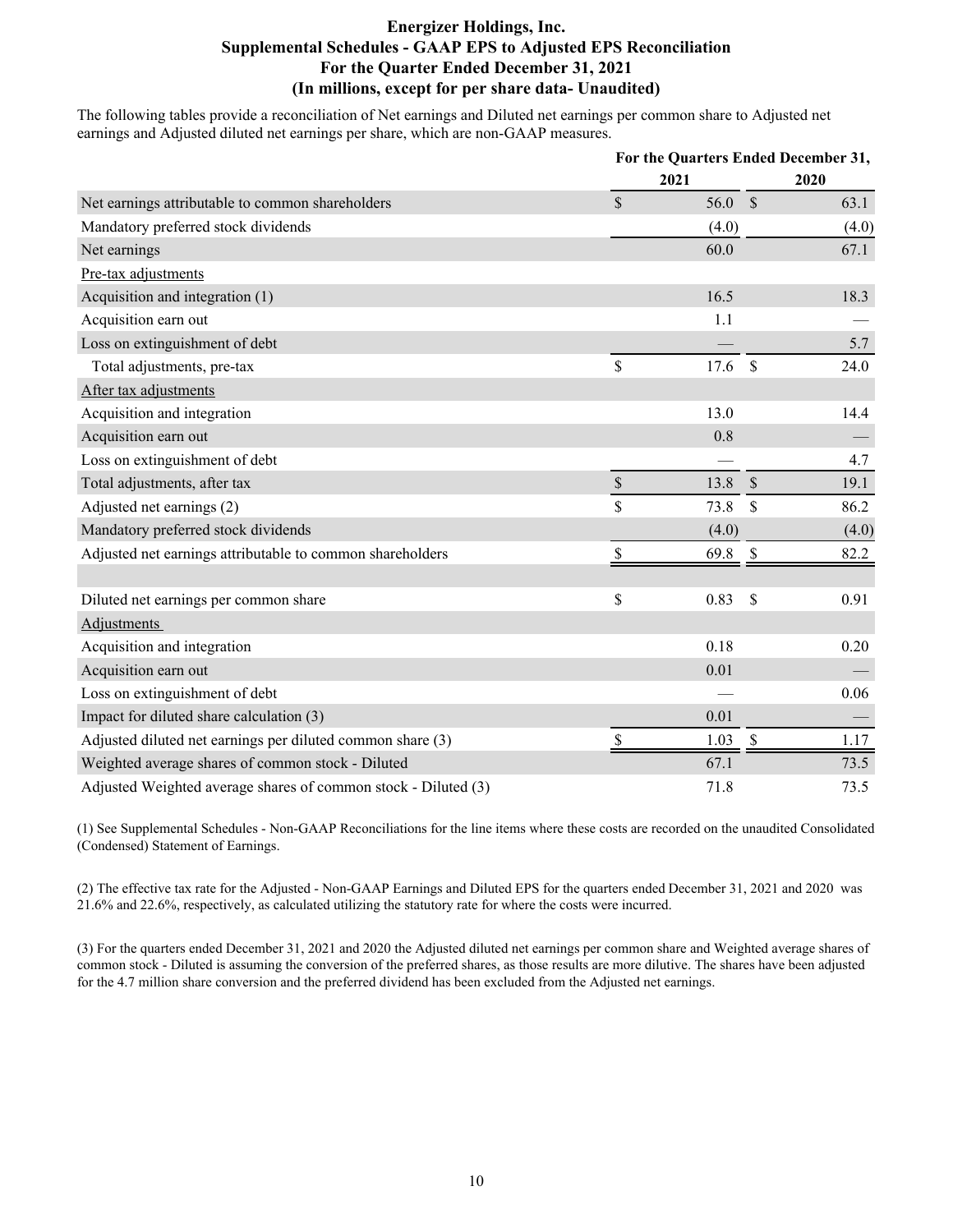# **Energizer Holdings, Inc. Supplemental Schedules - Segment Sales For the Quarter Ended December 31, 2021 (In millions - Unaudited)**

| <b>Net sales</b>              |              | Q1'22 | $%$ Chg   |
|-------------------------------|--------------|-------|-----------|
| <b>Batteries &amp; Lights</b> |              |       |           |
| Net sales - prior year        | \$           | 743.9 |           |
| Organic                       |              | (1.7) | $(0.2)\%$ |
| Change in Argentina           |              | 2.4   | $0.3\%$   |
| Impact of currency            |              | (4.4) | $(0.6)\%$ |
| Net sales - current year      | $\mathbb S$  | 740.2 | $(0.5)\%$ |
|                               |              |       |           |
| <b>Auto Care</b>              |              |       |           |
| Net sales - prior year        | \$           | 104.7 |           |
| Organic                       |              | 1.4   | 1.3 $%$   |
| Impact of currency            |              |       | $-$ %     |
| Net sales - current year      | $\mathbf S$  | 106.1 | $1.3\%$   |
| <b>Total Net Sales</b>        |              |       |           |
| Net sales - prior year        | $\mathbb S$  | 848.6 |           |
| Organic                       |              | (0.3) | $-9/0$    |
| Change in Argentina           |              | 2.4   | $0.3\%$   |
| Impact of currency            |              | (4.4) | $(0.6)\%$ |
| Net sales - current year      | $\mathbb{S}$ | 846.3 | $(0.3)\%$ |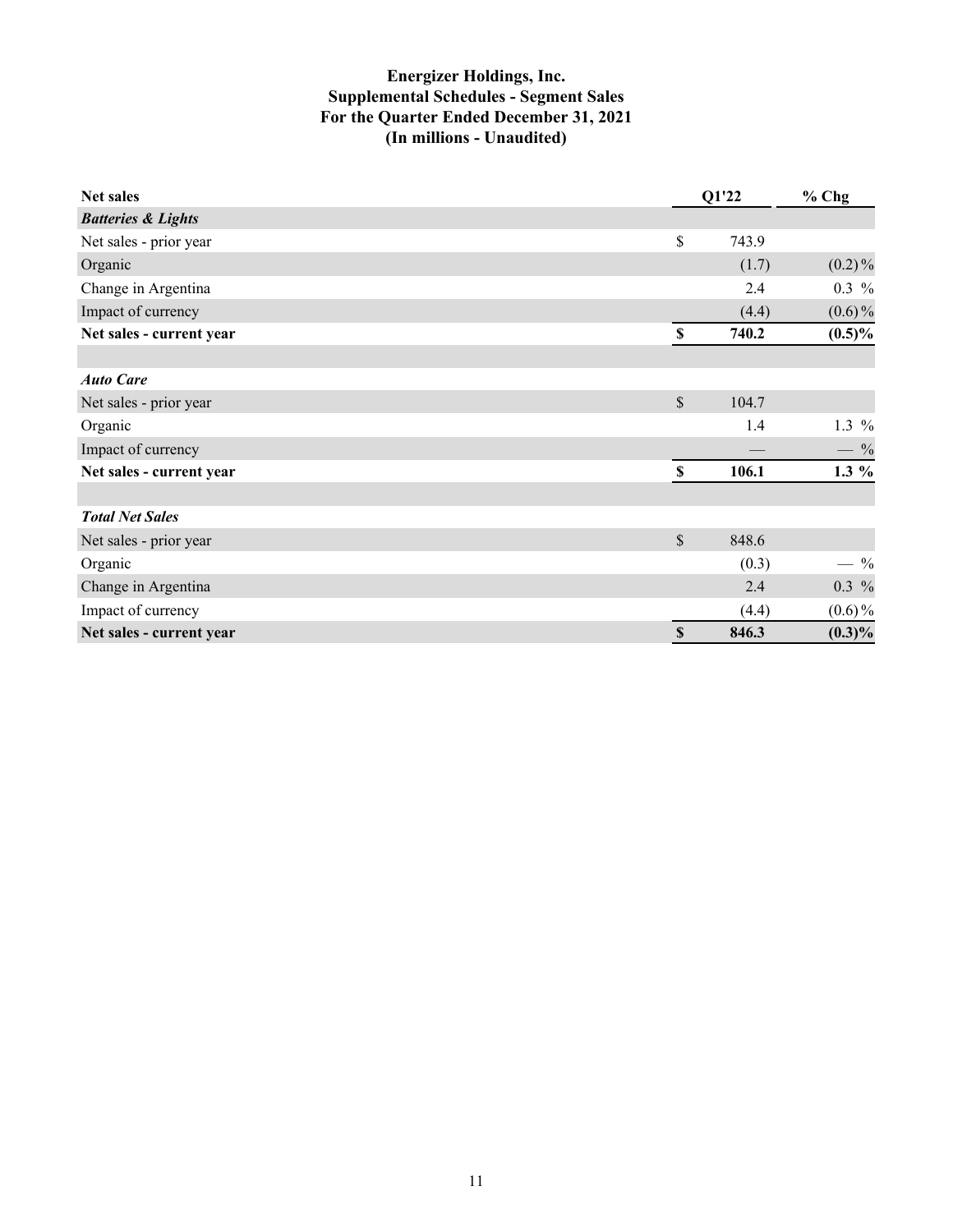# **Energizer Holdings, Inc. Supplemental Schedules - Segment Profit For the Quarter Ended December 31, 2021 (In millions - Unaudited)**

| <b>Segment profit</b>         |                           | Q1'22  | $%$ Chg     |
|-------------------------------|---------------------------|--------|-------------|
| <b>Batteries &amp; Lights</b> |                           |        |             |
| Segment profit - prior year   | \$                        | 180.5  |             |
| Organic                       |                           | (15.9) | $(8.8)\%$   |
| Change in Argentina           |                           | 3.0    | $1.7\%$     |
| Impact of currency            |                           | 0.8    | $0.4\%$     |
| Segment profit - current year | $\boldsymbol{\mathsf{S}}$ | 168.4  | (6.7)%      |
|                               |                           |        |             |
| <b>Auto Care</b>              |                           |        |             |
| Segment profit - prior year   | \$                        | 18.3   |             |
| Organic                       |                           | (18.4) | $(100.5)\%$ |
| Impact of currency            |                           | (0.1)  | $(0.6)\%$   |
| Segment profit - current year | \$                        | (0.2)  | $(101.1)\%$ |
|                               |                           |        |             |
| <b>Total Segment Profit</b>   |                           |        |             |
| Segment profit - prior year   | \$                        | 198.8  |             |
| Organic                       |                           | (34.3) | $(17.3)\%$  |
| Change in Argentina           |                           | 3.0    | $1.5\%$     |
| Impact of currency            |                           | 0.7    | $0.4\%$     |
| Segment profit - current year | $\mathbb{S}$              | 168.2  | $(15.4)\%$  |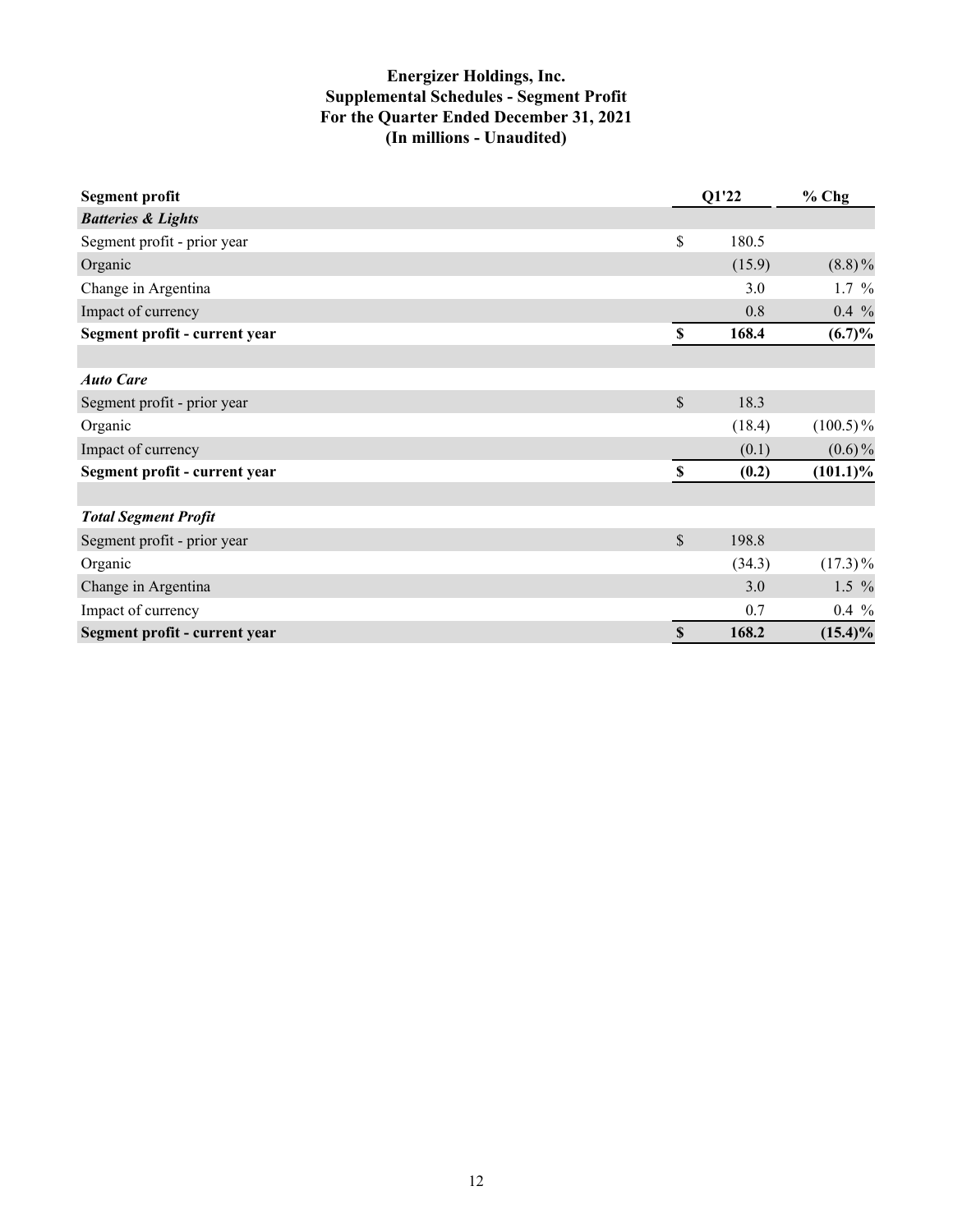## **Energizer Holdings, Inc. Supplemental Schedules - Non-GAAP Reconciliations For the Quarter Ended December 31, 2021 (In millions - Unaudited)**

| <b>Gross profit</b>                              | Q1'22                     |          | Q1'21                   |          |
|--------------------------------------------------|---------------------------|----------|-------------------------|----------|
| Net sales                                        | \$                        | 846.3    | \$                      | 848.6    |
| Cost of products sold - adjusted                 |                           | 528.7    |                         | 503.0    |
| <b>Adjusted Gross profit</b>                     | \$                        | 317.6    | \$                      | 345.6    |
| <b>Adjusted Gross margin</b>                     |                           | 37.5 %   |                         | 40.7 %   |
| Acquisition and integration costs                |                           | 6.0      |                         | 7.7      |
| Reported Cost of products sold                   |                           | 534.7    |                         | 510.7    |
| <b>Gross profit</b>                              | \$                        | 311.6    | $\mathbf S$             | 337.9    |
| <b>Gross margin</b>                              |                           | 36.8 %   |                         | 39.8 %   |
| SG&A                                             | Q1'22                     |          | Q1'21                   |          |
| Segment SG&A                                     | \$                        | 89.9     | \$                      | 89.7     |
| Corporate SG&A                                   |                           | 21.7     |                         | 24.0     |
| SG&A Adjusted - subtotal                         | \$                        | 111.6    | \$                      | 113.7    |
| <b>SG&amp;A Adjusted % of Net sales</b>          |                           | 13.2 %   |                         | 13.4 $%$ |
| Acquisition and integration costs                |                           | 9.4      |                         | 10.4     |
| Acquisition earn out                             |                           | 1.1      |                         |          |
| Reported SG&A                                    | \$                        | 122.1    | $\mathbf S$             | 124.1    |
| Reported SG&A % of Net sales                     |                           | 14.4 $%$ |                         | 14.6 %   |
| Other items, net                                 | $\overline{O1'22}$        |          | Q1'21                   |          |
| Interest income                                  | \$                        | (0.2)    | \$                      | (0.1)    |
| Foreign currency exchange loss                   |                           | 1.3      |                         | 1.3      |
| Pension benefit other than service costs         |                           | (1.1)    |                         | (0.5)    |
| Other                                            |                           | 0.2      |                         |          |
| Other items, net - Adjusted                      | \$                        | 0.2      | $\mathbf S$             | 0.7      |
| Other                                            |                           |          |                         | 0.1      |
| <b>Acquisition and integration cost</b>          | $\mathbb{S}$              |          | $\mathbb{S}$            | 0.1      |
| <b>Total Other items, net</b>                    | $\mathbf S$               | 0.2      | $\overline{\mathbf{s}}$ | 0.8      |
| <b>Acquisition and integration</b>               | Q1'22                     |          | Q1'21                   |          |
| Cost of products sold                            | \$                        | 6.0      | \$                      | 7.7      |
| SG&A                                             |                           | 9.4      |                         | 10.4     |
| Research and development                         |                           | 1.1      |                         | 0.1      |
| Other items, net                                 |                           |          |                         | 0.1      |
| <b>Acquisition and integration related items</b> | $\boldsymbol{\mathsf{S}}$ | 16.5     | l\$                     | 18.3     |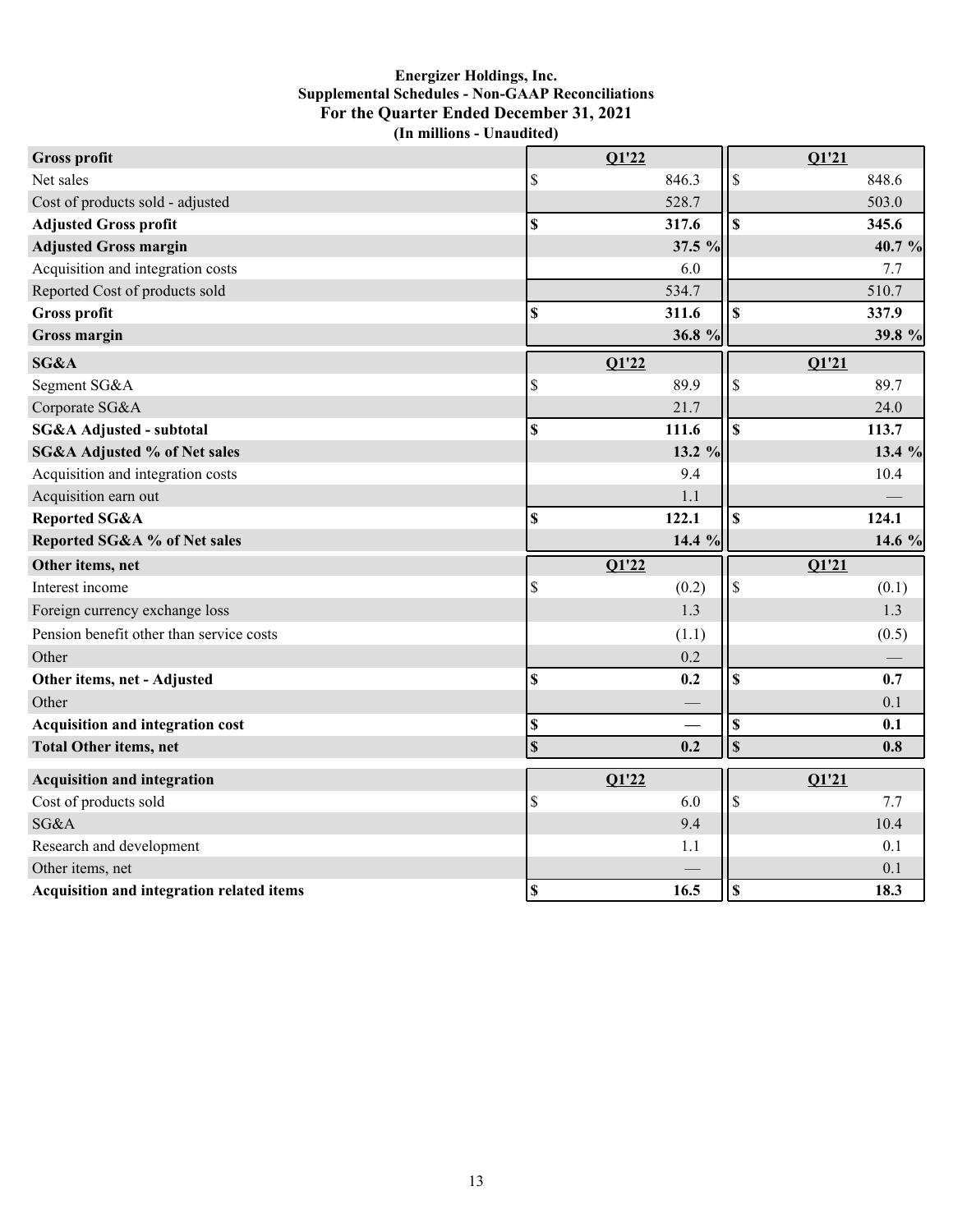# **Energizer Holdings, Inc. Supplemental Schedules - Non-GAAP Reconciliations cont. For the Quarter Ended December 31, 2021 (In millions - Unaudited)**

|                                     |    |       |               |        | <b>LTM</b>    |       |    |             |          |             |              |       |
|-------------------------------------|----|-------|---------------|--------|---------------|-------|----|-------------|----------|-------------|--------------|-------|
|                                     |    | Q1'22 |               | Q4'21  |               | Q3'21 |    | Q2'21       |          | 12/31/21(1) |              | Q1'21 |
| Net earnings/(loss)                 | \$ | 60.0  | S             | 83.2   | S             | 20.8  | \$ | $(10.2)$ \$ |          | 153.8       | S            | 67.1  |
| Income tax provision/(benefit)      |    | 16.5  |               | (26.2) |               | 2.8   |    | (3.5)       |          | (10.4)      |              | 20.2  |
| Earnings/(loss) before income taxes |    | 76.5  |               | 57.0   |               | 23.6  |    | (13.7)      |          | 143.4       |              | 87.3  |
| Interest expense                    |    | 37.0  |               | 36.8   |               | 38.6  |    | 39.1        |          | 151.5       |              | 47.3  |
| Loss on extinguishment of debt      |    |       |               |        |               | 27.6  |    | 70.0        |          | 97.6        |              | 5.7   |
| Depreciation & Amortization         |    | 29.4  |               | 29.8   |               | 30.0  |    | 28.9        |          | 118.1       |              | 29.8  |
| <b>EBITDA</b>                       | S. | 142.9 | <sup>\$</sup> | 123.6  | <sup>\$</sup> | 119.8 |    | \$124.3     | <b>S</b> | 510.6       | $\mathbf{s}$ | 170.1 |
| Adjustments:                        |    |       |               |        |               |       |    |             |          |             |              |       |
| Acquisition and integration costs   |    | 16.5  |               | 14.3   |               | 19.5  |    | 16.8        |          | 67.1        |              | 18.3  |
| Acquisition earn out                |    | 1.1   |               | 1.1    |               | 1.2   |    | 1.1         |          | 4.5         |              |       |
| Share-based payments                |    | 1.3   |               | (3.1)  |               | 3.9   |    | 5.4         |          | 7.5         |              | 4.0   |
| <b>Adjusted EBITDA</b>              | S. | 161.8 | \$            | 135.9  | S             | 144.4 | S. | 147.6       | \$.      | 589.7       | \$           | 192.4 |

(1) LTM defined as the latest 12 months for the period ending December 31, 2021.